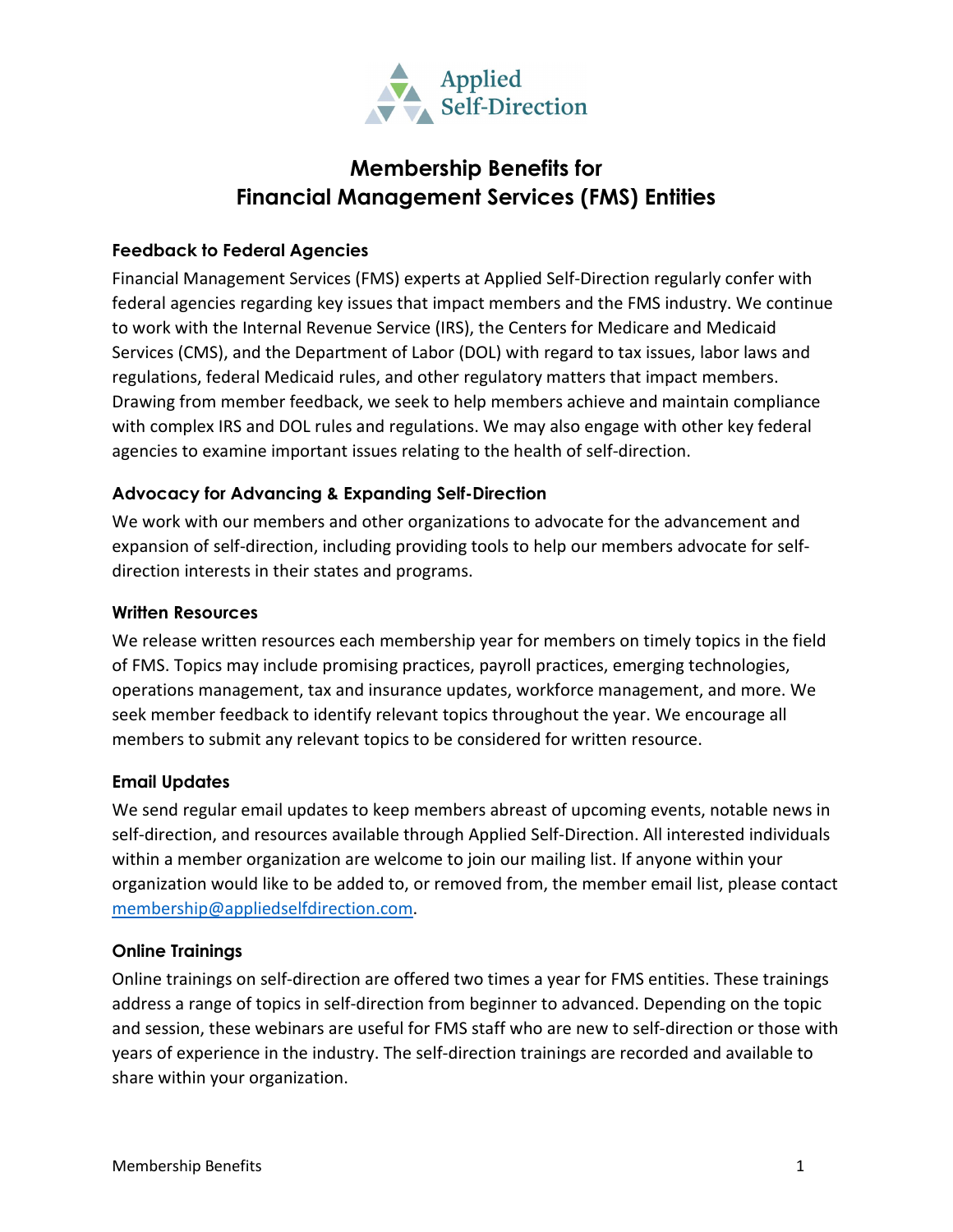

# **Member Webinars**

Member webinars are held several times throughout the year to keep members informed of the latest developments and promising practices in the field of self-direction and FMS. Webinar topics are member-driven, timely, and relevant. We encourage members to reach out with any topics of interest for future sessions. A recording of each webinar and related resources are made available on the member-only area of our website following each webinar.

## **Discussion Forums**

In response to issues that may affect self-direction, we offer discussion forums for members (including FMS entities, state program agencies, and managed care organizations) in a comfortable setting that facilitates the exchange of information. During this open-structured call, members are encouraged to participate by sharing best practices, discussing industry issues, asking questions, and responding to others' questions.

#### **Member-Only Website**

This password protected area of [www.appliedselfdirection.com](http://www.appliedselfdirection.com/) features materials and resources with exclusive access for members. Here you will find news updates relevant to FMS entities and self-direction, information on upcoming member events, and an online library of member resources. The online library features self-direction tools and resources, recordings and supporting materials from webinars and trainings, written resources, presentations and materials distributed at national conferences, and other relevant resources. Members may submit helpful tools and resources to share with one another via the online library as well.

#### **Networking**

Through membership, members are in regular contact with other FMS member organizations, State Program members, MCO members, and others. There are various opportunities to ask questions and learn from each other, including webinars, email exchanges, and in-person gatherings.

## **Public Policy Priorities**

Members have the opportunity to discuss critical policy issues related to self-direction, to comment on relevant proposed regulation and rulemaking, and receive email alerts on emergent policy issues and announcements.

#### **Online Directory**

Member representatives are listed in an [online directory](https://www.appliedselfdirection.com/resources/fms-membership-directory) that can be viewed by states and other stakeholders interested in learning more about FMS at [www.appliedselfdirection.com.](http://www.appliedselfdirection.com/)